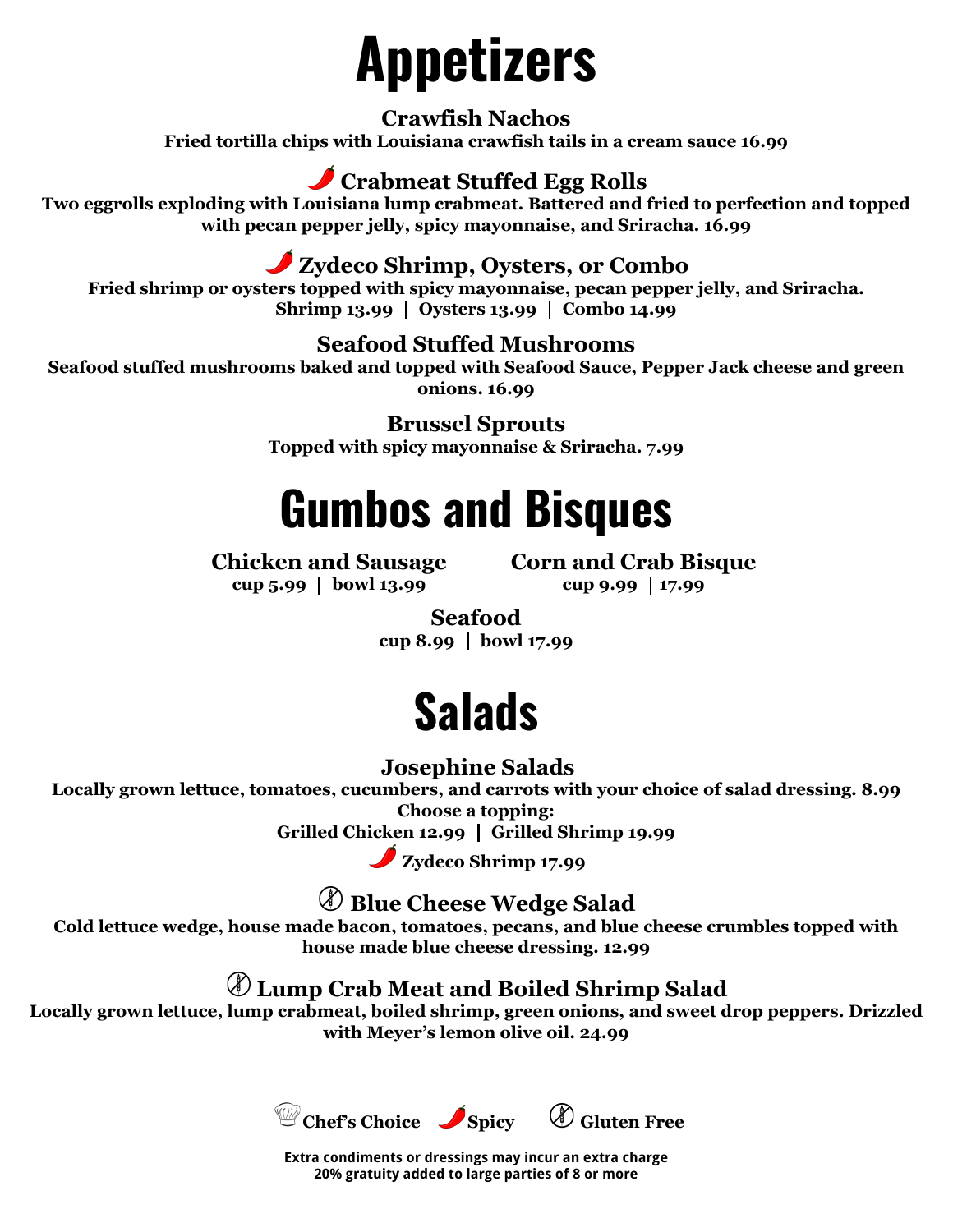# **Cafe Josephine Specialties**

#### **Baby Back Ribs**

**Slow smoked to perfection with Chef's secret sauce served with rice dressing & green beans. ½ Rack 17.99**┃**Whole Rack 29.99**

#### **Lamb Chop**

**Served on a hot plate with wilted spinach and garlic. 44.99**

#### **Chicken Fried Ribeye Steak**

**Ribeye steak (large portion) tenderized, battered, and fried to a golden brown. Served with a twice stuffed potato, seasonal veggies, and white gravy on the side. 21.99**

#### **Hamburger Steak**

**One pound of beef grilled to order. Topped with grilled onions and served with a twice stuffed potato, seasonal veggies, and brown gravy. 21.99**

**Please allow a minimum of 15 to 20 minutes cook time.**

# **Seafood**

#### **Seafood Platter (Grilled or Fried)**

**Catfish, shrimp, seafood cake, two shrimp en brochette, two stuffed shrimp, and seafood rice. Served with a cup of seafood gumbo. No substitutions. 32.99**

#### **Eggplant Crab Dinner**

**Three eggplant medallions fried and layered with a grilled tomato. Topped with a creamy lump crabmeat sauce. Served with three fried shrimp. 21.99 Add angel hair pasta 5.99**

#### **Cajun Tuna Steak**

**Sesame seed encrusted pan seared sashimi grade tuna (rare). Served with a twice stuffed potato and seasonal veggies. 24.99**

#### **Tuna Tacos**

**Sesame seed encrusted pan seared sashimi grade tuna (rare) topped with crunchy coleslaw, spicy mayonnaise, pecan pepper jelly, and Sriracha. Served with French Fries. 21.99**

#### **Fried or Grilled Shrimp, Fish, or Oysters**

**Fried shrimp, catfish, or oysters served with French Fries. Grilled shrimp or catfish served with seasonal veggies. 21.99**

**Shrimp and Grits**

**Creamy cheese corn grits topped with succulent grilled shrimp. Served with seasonal veggies. 21.99**

### **Pasta**

#### **Seafood Pasta**

**Angel hair pasta tossed with a seafood cream sauce, shrimp, crawfish, jalapenos, and green onions.**

**25.99**

#### **Shrimp or Chicken Alfredo**

**Angel hair pasta tossed in a creamy alfredo sauce with a touch of Tasso, peas, and rotel. 10.99 Chicken 16.99** ┃**Shrimp 19.99**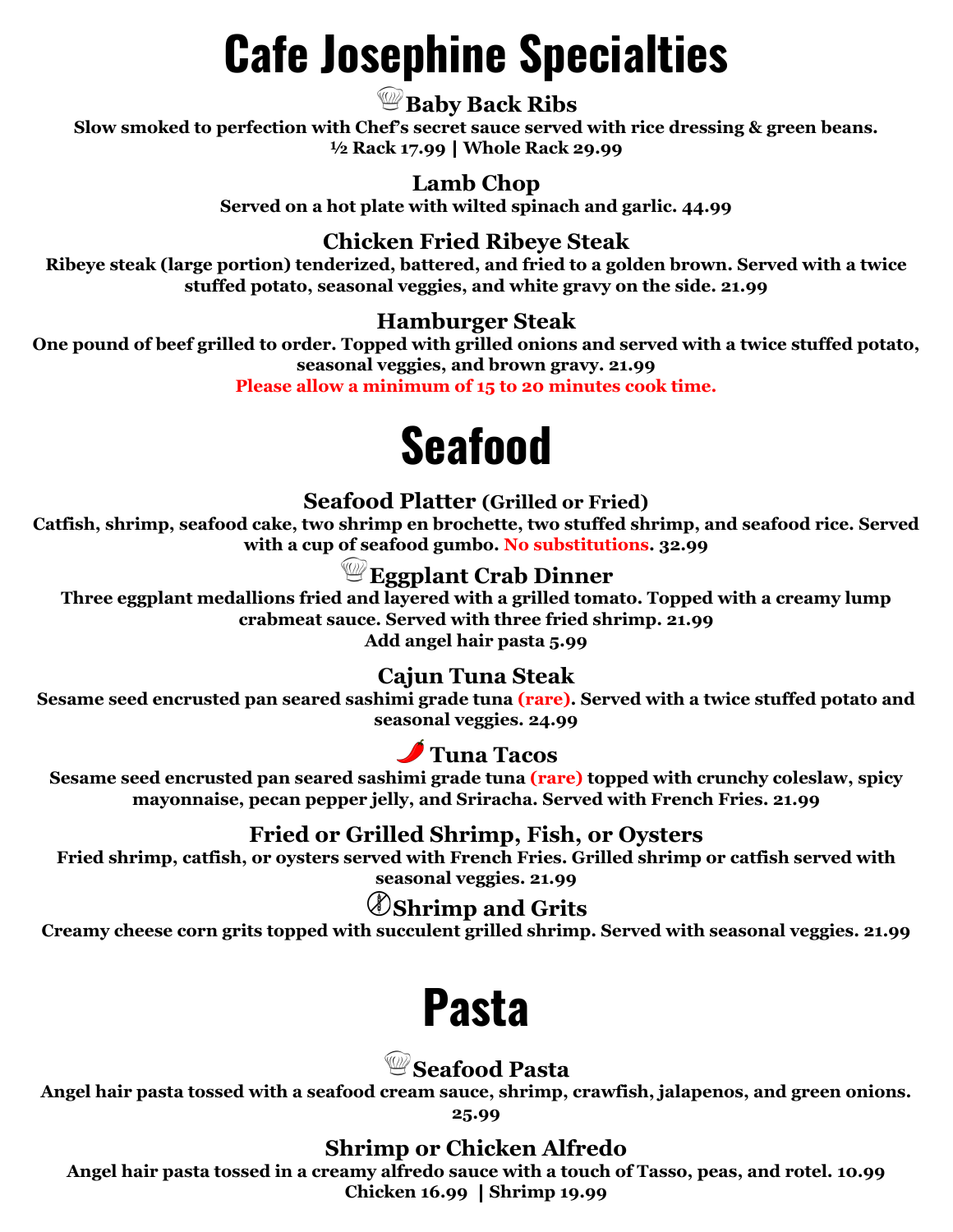# **Josephine Steak Menu**

**Prime Beef Steaks served with a twice stuffed potato and a side of seasonal veggies. Steaks are served on a hot plate. Add a Side House Salad to any entree for an additional 3.50**

#### **Prime 14oz. Ribeye 47.99 Prime 10oz. Filet 56.99**

#### **Prime 14oz. Ribeye Cap**

Ask your server for price & availability





## **Steak Toppings**

**Onions 3.99 Lump Crab Topping 15.99 Sauteed Spinach 4.99**

**Mushrooms 4.99 Blue Cheese Crumbles & Pecans 7.99**

**Sides**

**Mac & Cheese 4.99 Garlic Mashed Potatoes 4.99 Asparagus (6) 4.99**

**Brussel Sprouts 4.99 Corn maque choux 4.99 Rice Dressing 4.99**

**½ Wedge Salad 6.99**